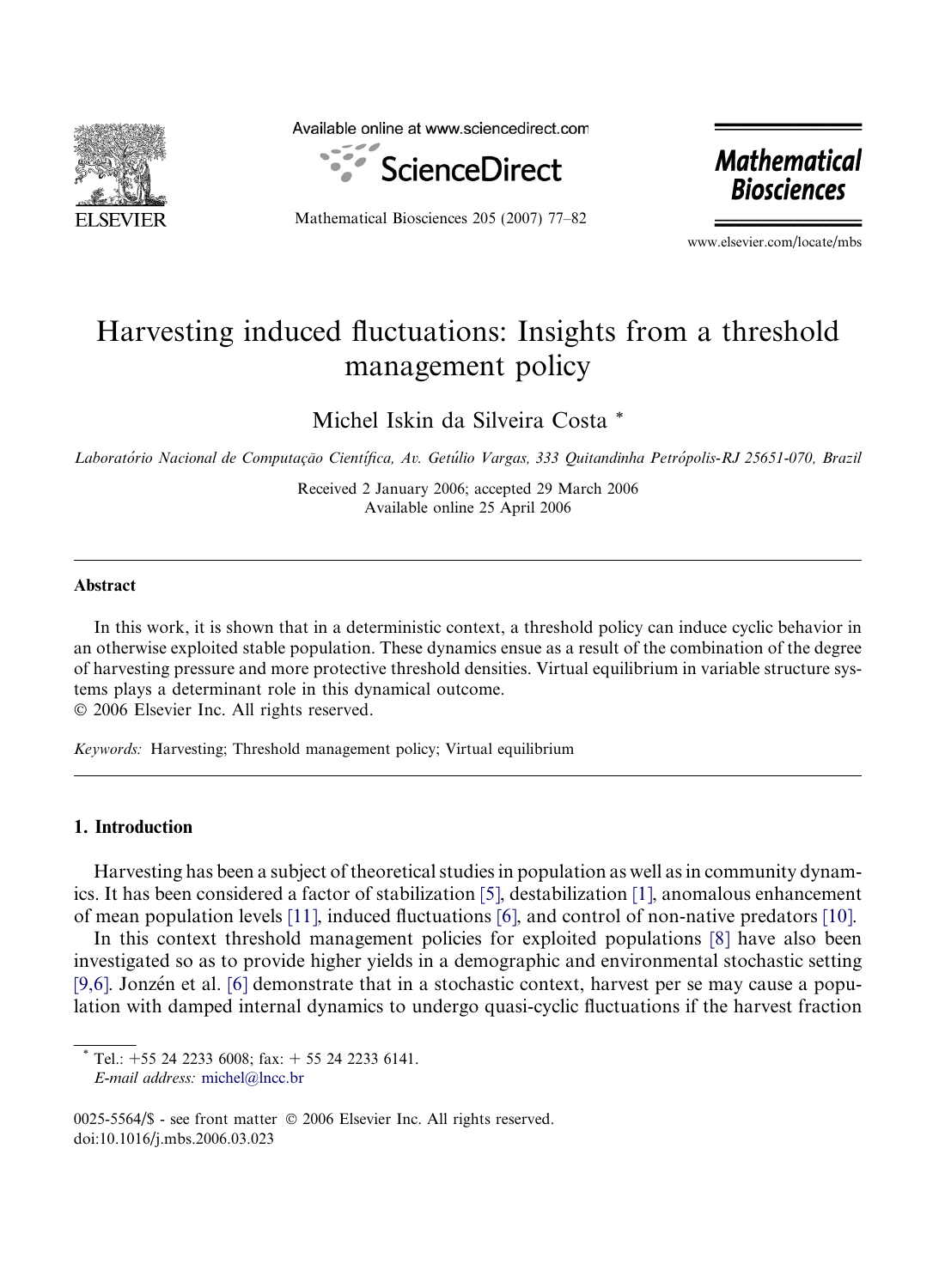is time variant. A similar behavior comes about when an adaptive harvest strategy (e.g., a higher harvesting fraction when the population is increasing than when it is decreasing) or a threshold harvest strategy (a proportion of the population is captured above a threshold density) is applied.

It is pointed out then that the potential role of harvesting as an external noise factor keeping periodical fluctuations going should be treated in detail. Especially when in some exploited populations harvesting is the most important source of mortality and potentially an equally important source of variability.

In this work, it is shown that in a deterministic context, a threshold policy where two time invariant specific quotas are captured depending on whether the population is above or below a specified threshold level, can induce cyclic behavior in an otherwise stable population. These dynamics ensue not only as a result of the population dependent harvesting, but rather as a combination of the chosen threshold level and the capture quotas. Interestingly, this occurs when a more protective (i.e., higher) threshold is designed to control harvesting.

Since in general, threshold management policies creates two structures in the population models (different harvesting intensities), the analysis bears upon the concept of variable structure systems [\[12,13\]](#page--1-0) and virtual equilibrium points [\[3,7\].](#page--1-0)

As will be shown next, the latter plays a predominant role in the creation of the ultimate cyclic dynamics.

The outline of the work is as follows. In Section 2, the mathematical definition of the threshold strategy is laid out. In Section [3](#page--1-0), the proposed strategy is applied to the Ricker model. In Section [4,](#page--1-0) a discussion of the dynamical results is made.

#### 2. Mathematical definition of the threshold policy

A threshold policy (hereafter called TP) can be defined as the function  $\phi(\tau)$ :

$$
\phi(\tau) = \begin{cases} \alpha & \text{if } \tau > 0 \\ \beta & \text{if } \tau > 0, \end{cases} \quad \alpha, \beta \text{ constants},\tag{1}
$$

where  $\tau$  is the threshold density.

The proposed TP,  $\phi$ , applied to a species x can be cast as

$$
x(k + 1) = F(x(k)) - \phi(\tau),
$$
 (2)

where  $\phi(\tau)$  is given by (1) and

 $\tau = x(k) - x_{\text{th}}.$ 

Or equivalently,

$$
x(k+1) = \begin{cases} F(x(k)) - \alpha & \text{if } x > x_{\text{th}}, \\ F(x(k)) - \beta & \text{if } x > x_{\text{th}}. \end{cases}
$$

 $F(x(k))$  is the species growth rate,  $\alpha$ ,  $\beta$  are density independent quantities of harvesting, and  $x<sub>th</sub>$  a threshold level. The intensity of the control action represents a post-reproductive constant harvest quota and depends on whether the populational level x is above or below  $x_{th}$ . Within this setting, this policy creates two systems with their own equilibrium points, separated by the threshold